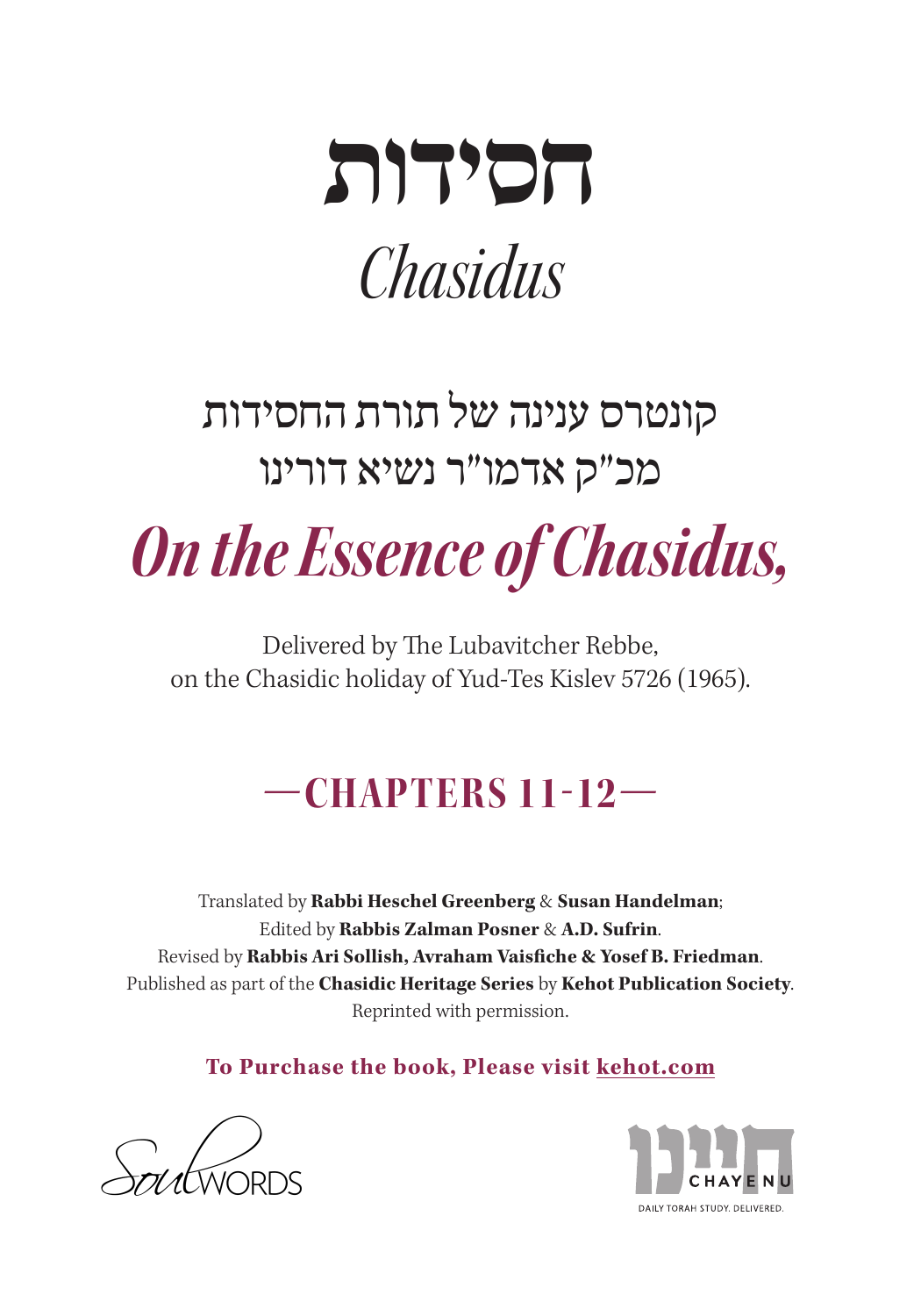## **יא**

#### **A CHASIDIC INSIGHT INTO MODEH ANI**

ּ הַבִּיאוּר הַנַ״ל שַׁעַל פִּי ד׳ חֵלְקֵי הַפִּשַׁט-ְ ּ רֶ מֶ ז-ד ּ ְ רו ׁש ֹ -סו ׁ ד – נֶ פֶ ש ּ -רו ׁ חַ -נְ ש ּ ָ מָ ה-חַ יָה ׁ– ש ּ ֶ בַּ תֹו ּ רָ ה, מְ בָ אֵ ר עִ נְ יָנִ ים פְּ רָ טִ יִים )בְּ עֶ רֶ ך ּהַ "כ ּ ְ לָ ל ג ֹ ָ דו ׁ ל" ש ֶֹ בָּ זֶה( בְּ הַ הו ֹ דָ אָ ה דְ מודֶ ה  $i$ אֲנִי. וּבָאָה תּוֹרַת הַחֲסִידוּת – יְחִידַה ְשֵׁבַּתּוֹרָה, וּמְבָאֱרֵת בֵּיאוּר כִּלָלִי, מִבָאֱרֵת ּ אֶ ת הַ נ ּ ְ קו ּד ׁ ָ ה הָ עַ צְ מִ ית אֲ ש ֹ ֶ ר בְּ מודֶ ה אֲ נִ י הַבָּאָה מִבְּחִינַת הַיְחִידָה שֶׁבָּאָדָם.

ּ הַ בֵּ יאו ּ ר עַ ל פִּ י תֹו ּ רַ ת הַ חֲ סִ ידו ֹ ת עַ ל מודֶ ה ּ אֲ נִ י כו' הו ֹ א: הַ תְ חָ לָ תו ׁ ש ֶּ ל סֵ דֶ ר הַ יֹו ּ ם הוא בְּמוֹדֶה אֲנִי, שֵׁאוֹמְרִים אוֹתוֹ קוֹדֶם נְטִילַת יִדִים, אַפִּילו בִּידִים טַמְאוֹת, לִפִּי שַׁכֵּל ַ הַטּוּמְאוֹת שַׁבַּעוֹלָם אֵינַן מִטַמְאוֹת אֶת הַ "מּוֹדָה אֲנִי" שֵׁל יְהוּדִי. אֶפְשֶׁר שֵׁיּהָיֶה ֿ חָםֵר בְּעָנְיַן זֶה אוֹ בְּעָנְיַן אַחֵר – אֲבָל ּהַ "מֹו ׁ דֶ ה אֲ נִ י ש ּ ֶ לֹו ׁ נִ ש ְּ אָ ר ת ָׁ מִ יד בִּ ש ְּ לֵ ימות.

**וְעָנְיָן זֶה הוּא מִצַּד הַיִחְידָה דַוְקָא: בִּד'** ּ הַבְּחִינוֹת נֵפְשׁ-רוּחַ-נְשָׁמַה-חַיַּה שַׁיַּיִך ֿ עִנְיַן הַפְּנֵם אוֹ גַם טוּמְאָה כו׳, אֲבָל ּמִ צ ׁ ַ ד הַ יְחִ ידָ ה ש ֶּ בַּ נ ׁ ְ ש ָׁ מָ ה ש ֶּ מ ְּ יוחֶ דֶ ת ְהָמִיד בְּעַצְמוּתוֹ יִתְבְּרֵךָ, אֵין שַׁיָּיךָ כָּל ְּ פְּ גַ ם וְ טו ׁ מְ אָ ה חַ ס וְ ש ָֹ לו ׁ ם וְ נִ ש ְּ אָ ר תָ מִ יד בשלמוּתוֹ.

וֹזֶהוּ טַעַם הַפְּנִימִי עַל מַה שַׁבְּ"מוֹדֶה אֲנִי" ( לֹא נִזְכָּר שׁוּם שֵׁם מִז' הַשֵּׁמוֹת שֵׁאֵינָם ִ נִ מְ חָ ק ּ ים, כ ִּ י מִ כ ֵׁ יוָ ן ש ּ ֶ הַ "מֹודֶ ה אֲ נִ י" בָּ א ּמְצֵד בְּחִינַת הַיִחְידָה – עֲצֵם הַנְּשׁמָה, הֲרֵי ֿהַהוֹדַאָה שֶׁל עֲצֶם הַגָּשָׁמֵה הִיא לְעַצְמוּתוֹ ְיִתְבְּרֵךְ ״דְלָא אִתְּפַם בְּשֵׁם״).

וְלָכֵן נֵאֲמַר בִּיאוּר זֶה בַּחֲסִידוּת דַּוְקָא, כִּי ִ ד' הַ חֲ לָ ק ׁ ים פְּ ש ּ ַ ט-רֶ מֶ ז-ד ּ ְ רו ׁש ֹ -סו ּ ד, מִ כֵ יוָ ן ֿשֵׁעָנְיָנָם הוּא – נֶפֶשׁ-רוּחַ-נִשָּׁמָה-חַיָּה שׁ בַּתּוֹרָה), אִינָם מְבָאֲרים עָנְיַן הַ"יְחִידַה") The preceding exposition, which is based on the mah, and *Chaya* of the Torah-elaborates upon four levels of Pardes-the Nefesh, Ruach, Neshavarious particular ideas in the thanksgiving of ciple"). Chasidus—the *Yechidah* of Torah—comes *Modeh Ani* (in contrast to the "great general prinplanation, by elucidating the quintessential point forth to articulate the general, comprehensive exof *Modeh Ani*, which comes from the level of the *Yechidah* within a person.

According to Chasidus, the explanation of *Modeh* Ani is as follows: We begin the order of the day with Modeh Ani, which we say before washing the hands, and even with hands which are ritually unclean, taminate the *Modeh Ani* of a Jew. It is possible that because all the impurities of the world cannot coner-but his Modeh Ani always remains perfect. a person may be lacking in one respect or anoth-

And this perfection and purity are due solely to the *Yechidah*: The four categories of NaRaNaCh allow for imperfections and even impurities; but in the Yechidah of the soul, which is constantly united with the Essence of G-d, there is no connection purities, G-d forbid. It always remains perfect and to or possibility whatsoever for defects and imwhole.

(This is the "inner" reason why *Modeh Ani* has no mention of any of the "seven names of G-d which one is not allowed to erase or destroy"-for Modeh Ani comes from the level of *Yechidah*, which is the essence of the soul, and the thanksgiving expressed by the essence of the soul is directed to the Essence of G-d "which is not contained in any name.")

sidus, for since the four parts of *Pardes* comprise Therefore, this explanation is given only in Cha*plain* and *elaborate* upon the idea of *Yechidah*. We only the NaRaNaCh (of the Torah), they do not ex-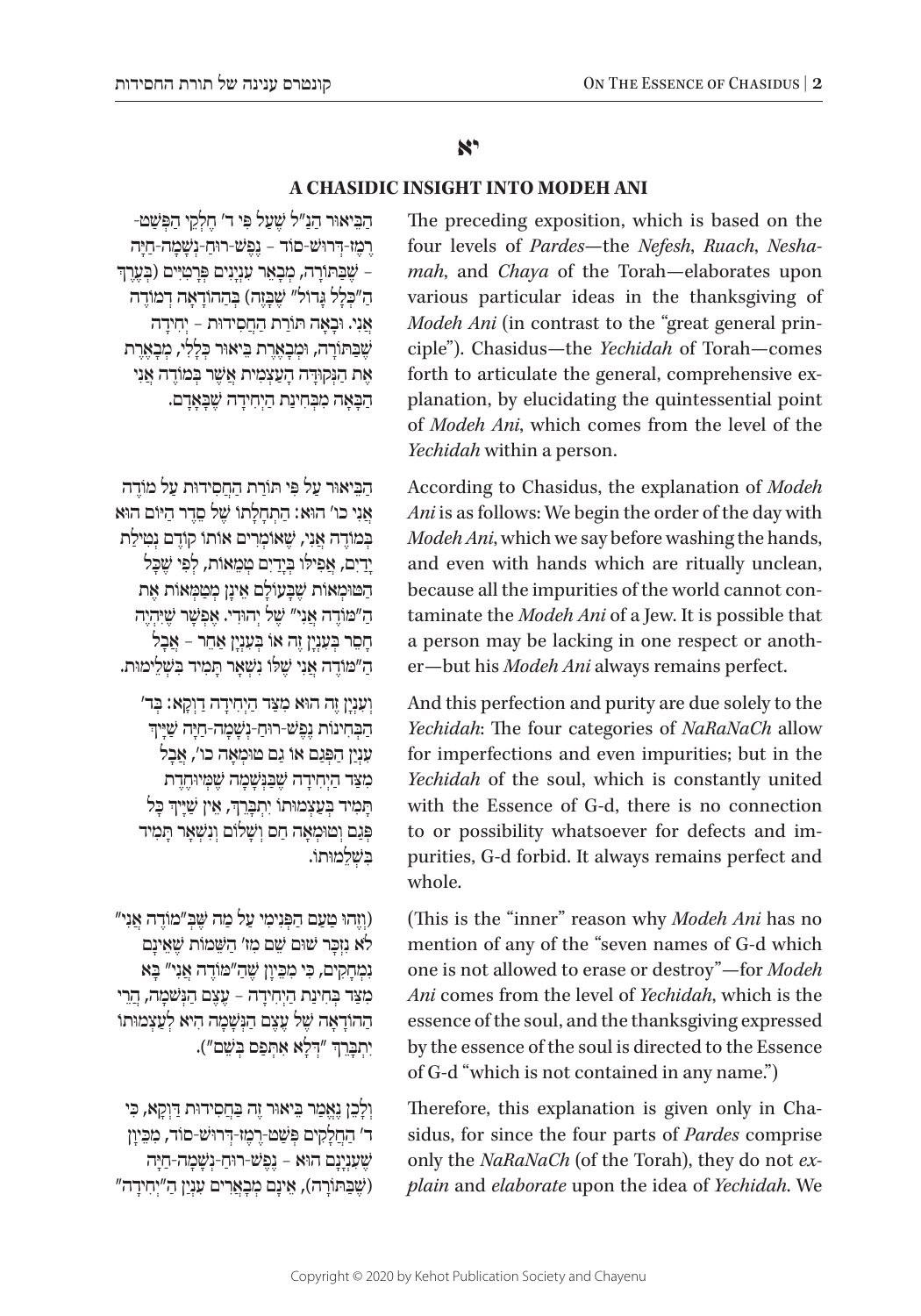ׁ וְ עַ ד ש ּ ֶ מ ָּ צִ ינו ּ יְתֵ רָ ה מִ זֹו ּ )בַּ זֹהַ ר – אַ ף שהוּא חֵלֵק הַ"סוֹד" שֵׁבַּתּוֹרָה), אֲשֶׁר מוֹנֶה וּמְפָרֵט אֶת הַמַּדְרֵיגוֹת שֶׁבַּנְשָׁמָה "נֶפֶשׁ, רוּחַ, נְשַׁמַה וּנְשָׁמַה לִנְשַׁמַה" – ּו ּ בְ חִ ינַ ת הַ יְחִ ידָ ה אֵ ינָ ה ּ נִ מְ נֵ ית, כִ י נִ כְ לֶ לֶ ת ּ הִ יא בְּ הַ "נ ׁ ְ ש ׁ ָ מָ ה לִ נְ ש ָּ מָ ה" – בְּ חִ ינַ ת חַ יָה,

ּ אֲבָל בַּחֲסִידוּת – יְחִידֵה שֵׁבַּתּוֹרֵה – ֹמְ בו ּ אָ ר, ו ּ בַ אֲ רו ּ כָ ה עִ נְ יָנָ ה ׁ שֶ ל הַ יְחִ ידָ ה.

ּו ּמִ כ ֵׁ יוָ ן שֶ הַ יְחִ ידָ ה הִ יא בְּ חִ ינַ ת עֶ צֶ ם הַ נְשָׁמָה שֶׁמִּמֶּנָה נִמְשָׁכוֹת ד' הַבְּחִינוֹת ׁ נֶ פֶ ש ּ -רו ׁ חַ -נְ ש ּ ָ מָ ה-חַ י ּ ָה, הֲ רֵ י הַ בֵּ יאור שִׁבַּחֲסִידוּת (הַמְבָאֵר אֵת הַנִּקוּדָּה הַעַצְמִית דִּ "מוֹדֵה אֲנִי" הַבַּאַה מִבְּחִינַת הַיְחִידָה) מְחַיֶּה וּמַבְהִיר גַּם אֶת ד' ּ בֵּיאוּרִים הַנַ״ל שֵׁבִּפְשַׁט-רֵמֵז-דִּרוּשׁ-ְסוֹד הַתּוֹרָה (הַמְבָאֲרִים אֶת הַפְּרָטִים ּד ֹ ְ "מו ּ דֶ ה אֲ נִ י"(, כ ְּ דִ לְ הַ לָ ן.

ation and detailing of the levels of the soul—"Nefesh, teric" aspect [sod] of the Torah,) that in the enumerfind, moreover, (in the Zohar, though it is the "eso-Ruach, *Neshamah*, *Neshamah* of *Neshamah*"- the category of Yechidah is not even listed. It is included, instead, in the category or "Neshamah of Neshamah," which is the level of *Chaya*.

In Chasidus, however, which is the *Yechidah* of the Torah, the subject of Yechidah is expounded upon at great length.

And since the Yechidah is the category of the essence *NaCh* are drawn, the explanation of Chasidus (which of the soul from which the other four levels of NaRaelucidates the quintessential point of Modeh Ani tations of *Pardes* discussed above (which themselves vigorates and sharply illuminates the four interprethat comes from the level of *Yechidah*) thus also inelaborate on the specifics of *Modeh Ani*), as will now be explained.

## **יב**

#### AWAKENING FROM SLEEP: THE RESTORATION OF A JEWISH SOUL

ּ הַ חַ י ּו ׁת ש ֶּ חֲ סִ ידות מַ כְ נִ יסָ ה בְּ חֵ לֶ ק ָהַ "פִּשָּׁם" שֵׁבְּמוֹדֶה אֲנִי (שֶׁהַהוֹדָאָה ׁ הִ יא עַ ל "ש ּ ֶ הֶ חֱ זַרְ ת ָׁ בִּ י נִ ש ְּ מָ תִ י"( הוא – הַהַדְגַּשָׁה בִּפֵירוּשׁ "נִשְׁמָתִי" נִשָּׁמָה ֿשֵׁלִי. זֹאת אוֹמֱרֶת שֶׁכֵּל הַהוֹדֵאָה הִיא ֿ עַל הַחֲזֵרת נִשְׁמַת יְהוּדִי. וְאִילוּ הַיוּ ֹמְחֵזִירִים לו גְשָׁמָה אֲבָל אַחֱרָת (דִּנַכְרִי וְ עָבֶר) – אַף שַׁגַּם אַז הַיָה יוֹצֵא מִכְלַל  $\langle$ אֲחָד מִשְׁשִׁים בְּ)מִיתַה לְחַיִּים – לֹא ֹ הָ יָה מו ּ דֶ ה. כ ִּ י מִ צַ ד הֶ אָ רַ ת הַ יְחִ ידָ ה, ּ נִ רְ ג ׁ ָ ש ֹ אֶ צְ לו ׁ ש ּ ֶ "חַ י ּ ִים" הֵ ם – חַ יִים יְהוּדִיִּים דַּיְקַא [חַיּוּת שֵׁל אַדַם (אַתֵּם קרוּיִים אָדָם) אֲשֶׁר ״רוּחַ בְּנֵי הָאָדָם ֹהָעוֹלָה הִיא לְמָעָלָה"], וְחַיִּים בְּשָׂרִיִּים בְּפְנֵי עַצְמָם [חַיּוּת שֵׁל בְּהֵמָה (עַם ּהַ דֹו ֹ מֶ ה לַ חֲ מו ֹ ר או ְ – נִ ק ֹ רָ א חֲ מו ׁ ר( אֲ שֶ ר ּ "רו ּ חַ .הַ בְּ הֵ מָ ה הַ יֹו ּ רֶ דֶ ת הִ יא לְ מַ טָ ה"[ ּ – בְּ עֶ רְ כֹו ּ אֵ ינָ ם חַ י ִּים, וְ הו ֹ א – אֵ ין לו לְהוֹדוֹת עַל זֶה.

The vitality that Chasidus introduces into the level of thanksgiving thanksgiving thanksgiving the thanksgiving is expressed for "restoring my soul within me") lies in the emphasis on the word *nishmati*—"*my* soul." That is to say, all the gratitude is for the restoration of a Jewish soul. If a different soul were to be restored to the person (that of a non-Jew, or a bondsman)—even though that other soul would also revive him from the state of (one-sixtieth of) death to life-he would not give thanks. For through the illumination of the *Yechidah*, he feels deeply within him that "life" is Jewish life only. (This is the life of *man*, *Adam*—"you are called *Adam*," wherein "the spirit of man is that which rises upward.") The life of the flesh by itself (the life of an animal—the nation that is compared to a donkey, or labeled "donkey"—wherein "the spirit *estimation* of the animal descends downward") in his estimation is not life at all, and *he* has no reason to give thanks for it.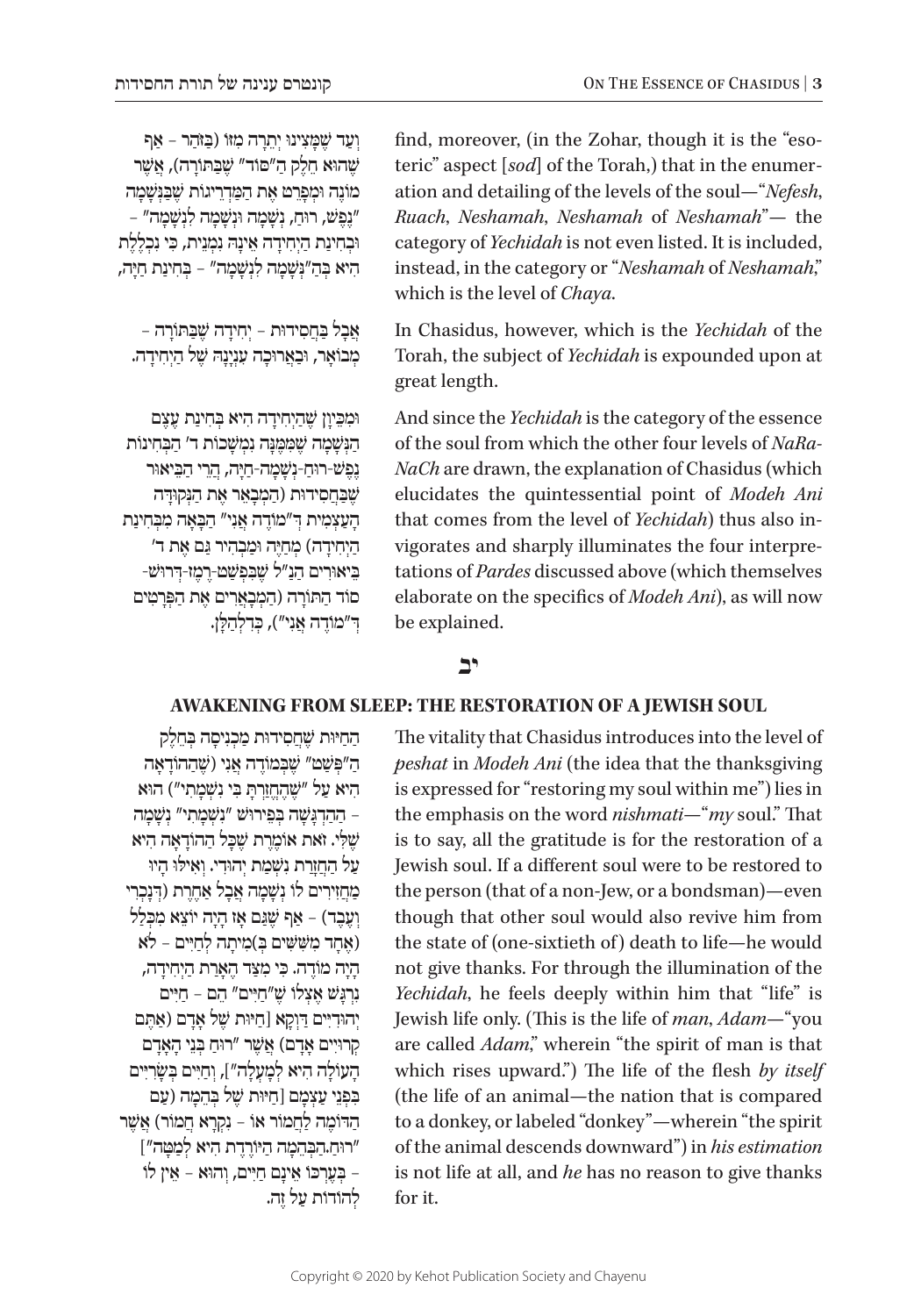ׁ וְ אַ ף שּ ֶ ג ּ ַ ם חַ י ׂ ִים בְּ ש ּ ָ רִ י ּ ִים הֵ ם מְ צִ יאות ׁחֲ שּו ֹ בָ ה בְּ יו ּ תֵ ר ו ׁ בִ פְ רָ ט – שֶ ל מִ ין הַמְדַבֵּר, הֲרֵי כַּל יְשָׂרַאֵל בְּנֵי מְלַכִים הֵם, ְּ וְהַמּוּשָׂג שֶׁל "חַיִּים" אֵצֶל בֶּן מֶלֶדְ הוּא ְהִתְקַשְּׁרוּתוֹ עָם אָבִיו הַמֶּלֶדּ. וּבְאִם יִתְּנוּ<br>לו חיית אבל יוסקו אותו מאביו המלד ֹלוֹ חַיִּים אֲבָל יְנַתְּקוּ אוֹתוֹ מֵאֲבִיו הַמֵּלֵךְ ּ וְ יַכְ נִ יסו ּהו ֹ לְ רֶ פֶ ת לִ חְ יו ּ ת חַ יֵי בְ הֵ מָ ה – הֲ רֵ י לֹא לְבָד שֶׁלֹּא יְתְעָנֶג בְּחַיּוּת זֶה, אֱלֵא ּאַ ד ּ ְ רַ בָּ ה יִמְ אַ ס וְ יָקו ּ ץ בְּ חַ יָיו וכו.'

וּכְיָדוּעַ הַסִּיפּוּר מֵהֶחָסִיד רַבְּי יִקוּתִיאֵל] לְיֶעפְּלֶעָר, שֶׁכִּשְרַצָה אֲדְמוּ״ר הַזַּקֵן לְבָרְכוֹ בַּאֲרִיכוּת יַמִים, אָמֵר: "אַבֵּעַר נִיט מִיט ָפּוֹיעֵרִישֵׁע יָארִן (לֹא חַיֵּי אָכֶר), ווָאס עֵ ינַ יִם לָ הֶ ם וְ לֹ ּ א יִרְ או אָ זְנַ יִם לָ הֶ ם וְ לֹא יִשְׁמְעַוּ, מֵעַן זֶעָהט נִיט קֵיין גֵעַטְלִיכְקַיִיט ּאו ֵ ן מֶ ען הֶ ערְ ט נִ יט ק ַ יין גֶ עטְ לִ יכְ קיְיט" ֿוֹשֵׁאֵין רוֹאִים וְשׁוֹמְעִים אֱלֹקוּת). וְלִכְאוֹרָה ּת ּ ָ מו ּה ַּ : כ ְׁ שּ ֶ נֹו ּ תְ נִ ים מַ ת ָּ נָ ה לָ אָ דָ ם ובִ פְ רָ ט ּמַתָּנָה גְדוֹלָה, הֲרֵי אֵין מָקוֹם שֵׁי<sub>ּ</sub>ֹאמַר שֹׁאֵינֵנּוּ רוֹצֵה בָּה רַק בִּתְנַאי שֶׁהַמַּתְּנָה ֿתְּהִיֶה גְדוֹלָה עוֹד יוֹתֵר, וּמִכֵּיוָן אֲשֶׁר גַּם ֿ אֲרִיכוּת יָמִים מְצַד עַצְמָהּ הוּא דָבָר גָּדוֹל בְּיוֹתֵר (וּבְפְרַט שֶׁכֵּנַ״ל הֲנָאֵת הַחַיּוּת  $\epsilon$ כּוֹלֶלֶת אֶת כַּל הַהֲנֵאוֹת שֶׁבַּעוֹלַם), אֵיך ּ הִ תְ נָ ה הָ רַ ב יְקו ּ תִ יאֵ ל תְ נָ אִ ים בְּ הַ בְּ רָ כָ ה?

ְּאַךְ הַבֵּיאוּר בְּזֶה, שֶׁתְּנָאוֹ שֶׁל הָרַב ּ יְקותִ יאֵ ל הָ יָה לֹ ׁא שֶּ יֹו ּ סִ יפו ֹ לו בְּ הַ בְּ רָ כָ ה, ּכ ׁ ִ י אִ ם ש ֶּ הָ אֲ רִ יכו ּ ת יָמִ ים ת ִּ הְ יֶה מְ צִ יאות ֿשֵׁל יְמֵי-חַיִּים. כִּי הַיָה מוּנַח (אַפְּגֶעלֵייגְט) אֶצְלוֹ בְּפַ<sup>ּ</sup>שָׁטוּת שֶׁכֶּל מְצִיאוּת הַחַיּוּת הוּא רִאְיַּית וּשְׁמִיעַת אֱלֹקוּת. וְלָכֵן הָתִנָּה אָבֶּעַר נִיט מִיט פּוֹיעֶרְשֶׁע יָארְן", כִּי יָמִים וְשָׁנִים שֶׁאֵין רוֹאִים וְשׁוֹמְעִים אֱלֹקוּת לֹא הָיוּ נֵחְשָׁבִים אֱצְלוֹ לִמְצִיאוּת כִּלָל, וְאַדְרַבָּה – מֵאֵם בְּיָמִים וְשַׁנִים כַּאֵלוּ].

ּ וְ הֶ רְ ג ׁ ֵ ש ּ זֶה בָּ א מִ צ ּ ַ ד ג ִּ יל ּו ָ י הַ יְחִ ידָ ה דַ וְ קא: ּמִ צ ֹ ַ ד ד' הַ בְּ חִ ינו ׁ ת נֶ פֶ ש ּ -רו ׁ חַ -נְ ש ָּ מָ ה-חַ יָה, ּמְבֵיוָן שֵׁמָצוּיַיִרִים הֵם בְּאֵיזֶה צִיּוּר (מוֹחִין, ּמִדּוֹת כו'), הֲרֵי יֵשׁ בַּהֶם עָנְיַן לְעַצְמַם, Though the physical life is assuredly also a very man life-yet "all Israel are sons of Kings, and the important state of existence—especially if it is huther, the King. If a prince were to be offered life, but concept of "life" for a prince is his bond with his faone in which he would be torn from his father, the King, and brought to a stable to live as an animal, he would not only not enjoy such an existence, but on the contrary, he would be thoroughly disgusted by and despise his life.

(As is known in the famous story of Reb Yekusiel Liepler, when the Alter Rebbe wanted to give him a blessing for long life, Reb Yekusiel said: "But not with peasant years (not the life of peasants) who have eyes and do not see, ears and do not hear, who do not see the Divine and do not hear the Divine." pecially a great gift, it is not appropriate for him prising. When someone is offered a gift, and es-At first glance, though, this response is most surto say that he will not accept it unless the gift is made even larger. And inasmuch as long life itself tioned earlier—that the pleasure and benefit of life is a great thing (especially in light of what was menincludes in itself all other pleasures and benefits in the world), how then could Reb Yekusiel stipulate conditions for the blessing?

The explanation, however, is that Reb Yekusiel's stipulation was not that the measure of the blessing be *increased*, but rather that his longevity should be a true existence of *living* days. For it was absolutely basic and self-evident to him that all true existence and life consists in perceiving, seeing, and hearing G-dliness. Hence he made the condition, "But not with peasant years," because to him days and years without seeing and hearing the Divine could not be considered existence at all; on the contrary, he *despised* such days and years.)

 $NaCh$  are cast in a particular form (intellectual tion of the *Yechidah*. The four categories of NaRa-Such a feeling comes only from the manifestaattributes, emotional attributes, etc.), and are,